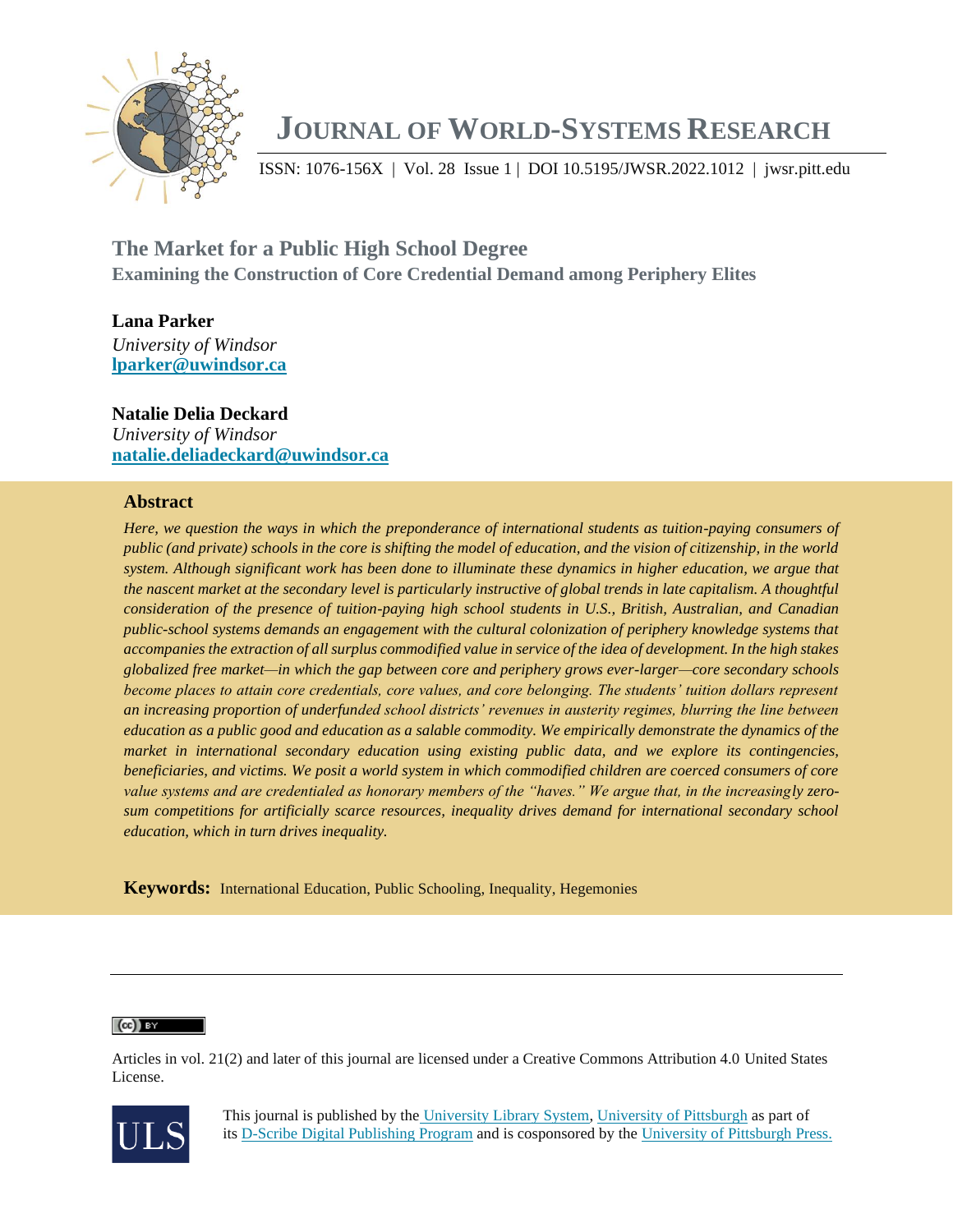International students continue in the long tradition of schooling as both a colonizing and civilizing mission. Both public and private schools across North America, the UK, and Australia are seeing growth in the numbers of international high school students leaving their homes to attend school in the core (Australian Government 2020; Farrugia 2017; Government of Canada 2020a; Government of the United Kingdom 2019). The promise of "opportunities to enhance learning through the integration of international, intercultural, and/or global perspectives, cultures, and experiences" (Ontario Ministry of Education 2015:12), or reciprocity, is belied by the evidence that schools in the core are positioned as uniquely desirable when contrasted with their counterparts in the periphery and semi-periphery. Rather than benefitting from an exchange of knowledge systems, an increasingly younger and vulnerable group of students are cleaved from their families to facilitate the production of a citizen identity that is molded along traditional colonial lines (Joseph 2008; Kumar 1989; Walker 2014) and is poised to increase alienation and precarity (Thomas 2017).

The idea of there being value in international and intercultural exchange among students in late adolescence is not new. Exchange in an equal power relationship is not inherently problematic, and can be useful for any number of reasons within the larger citizen-building model of education (Otten 2003). However, in the context of a world system in which some are subordinated—and others privileged—in deeply inegalitarian economic, cultural, and racial-ethnic structures, these exchanges have myriad repercussions for both home and host societies, as well as for the children who migrate to be credentialed from a "good" school. Here, we explore the ways in which public high schools in the core are constructed as inherently good. We argue that this goodness is a function of colonized understandings of what knowledges are worthy, and whose knowledge renders the bearer meritorious.

In a world-system in which core products are fundamentally valuable, core public schooling becomes a valuable export *ipso facto*. But the core states add additional value by furnishing student entry visas only to those fortunate enough to attain admission to a particular core secondary school. Extensive theory within the world-system tradition postulates ways in which the core nation-state functions to uphold quasi-monopolies within national borders (Wallerstein 2004). In this case, the full value of core schooling is in living in the core during as an adolescent—allowing the buyer to develop into a core adult.

As the public sector becomes revenue-starved, the ability to attract paying students from the periphery becomes more attractive. Their tuition dollars represent an increasing proportion of under-funded school districts' revenues in austerity regimes—blurring the line between education as a public good and education as a salable commodity in the world-system. Here, we question the ways in which the increasing preponderance of international students as tuition-paying consumers of schools in the core is shifting the model of education, and the vision of citizenship, in the world system. Although significant work has been done to illuminate these dynamics in higher education, we argue that the nascent market at the secondary level is particularly instructive of global trends in late capitalism.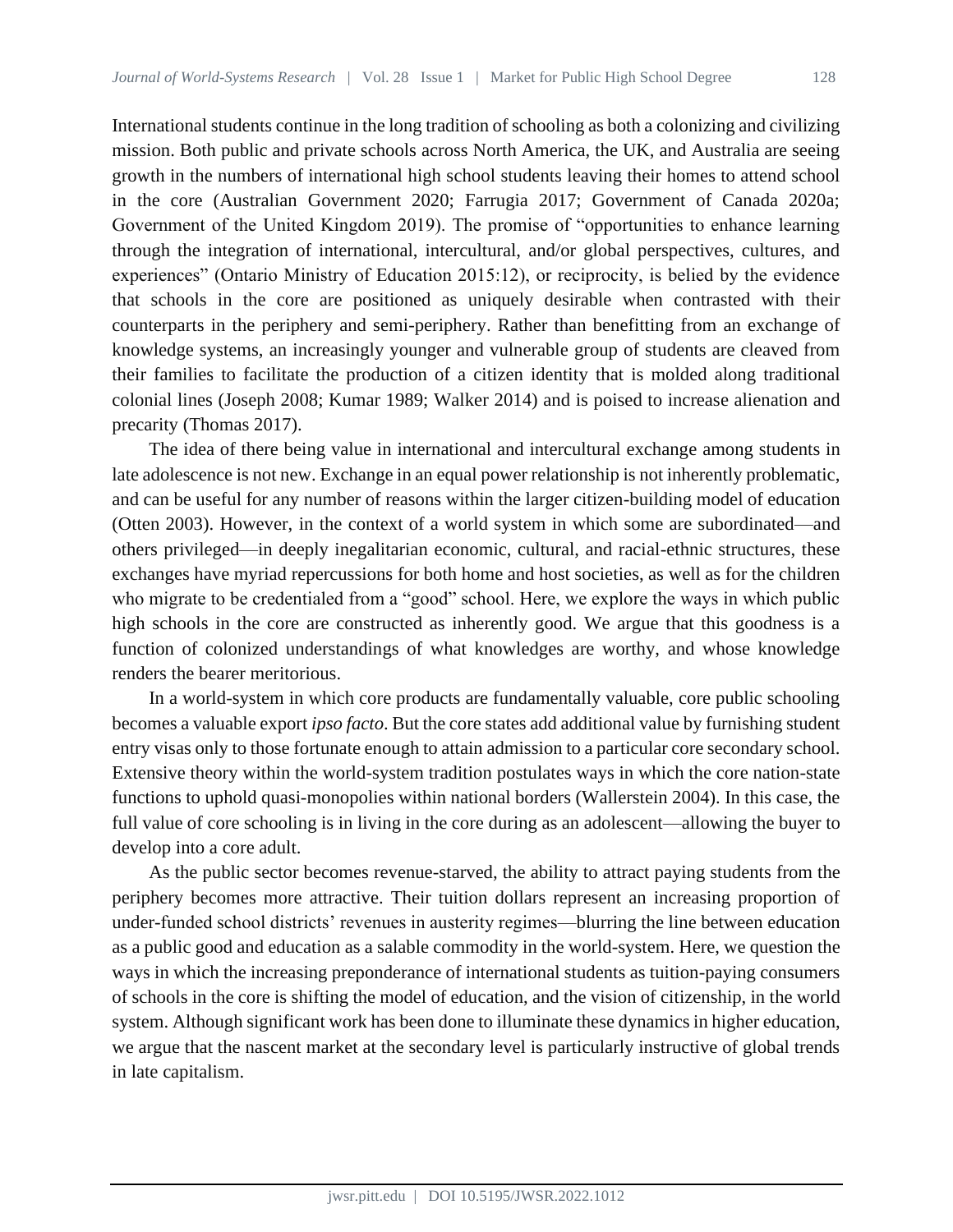A thoughtful consideration of the presence of tuition-paying high school students in U.S., British, Australian and Canadian public-school systems demands an engagement with the cultural colonization of periphery knowledge systems that accompanies the extraction of all surplus commodified value. In the high stakes globalized free market—in which the gap between core and periphery grows ever-larger—the secondary schools of the core become places to attain core credentials, core values, and core belonging. Certainly, there is incentive in the core to re-package public education as a monetized commodity for consumption. Employing econometric modelling techniques, we demonstrate the growth of the market in international secondary education, and we explore its contingencies, beneficiaries, and victims. Ultimately, we model a world system in which commodified children are coerced consumers of core value systems and are credentialed as honorary members of the haves in the free global market. We outline a complex series of relationships that ultimately serve to only reinforce the feedback loop illustrated in Figure 1, below. Throughout, we have integrated analyses of what limited data is available on the realities of international education to highlight the realities of what may be understood as a burgeoning business in shaping young periphery minds.



**Figure 1: Feedback Loop of International Education**

### **Power Inequities, Citizenship, and the World System**

We know that the narrative around citizenship in the world system has changed. Theorized as industrial citizenship (Fudge 2005) or, more often, market citizenship (Deckard and Heslin 2016; Somers 2008), citizenship models in the individual neoliberal nations of the world system do not promise access to the national community, but rather to national labor markets. This access is of limited value in the labor markets of the periphery nation states, but is of tremendous value in those of the core.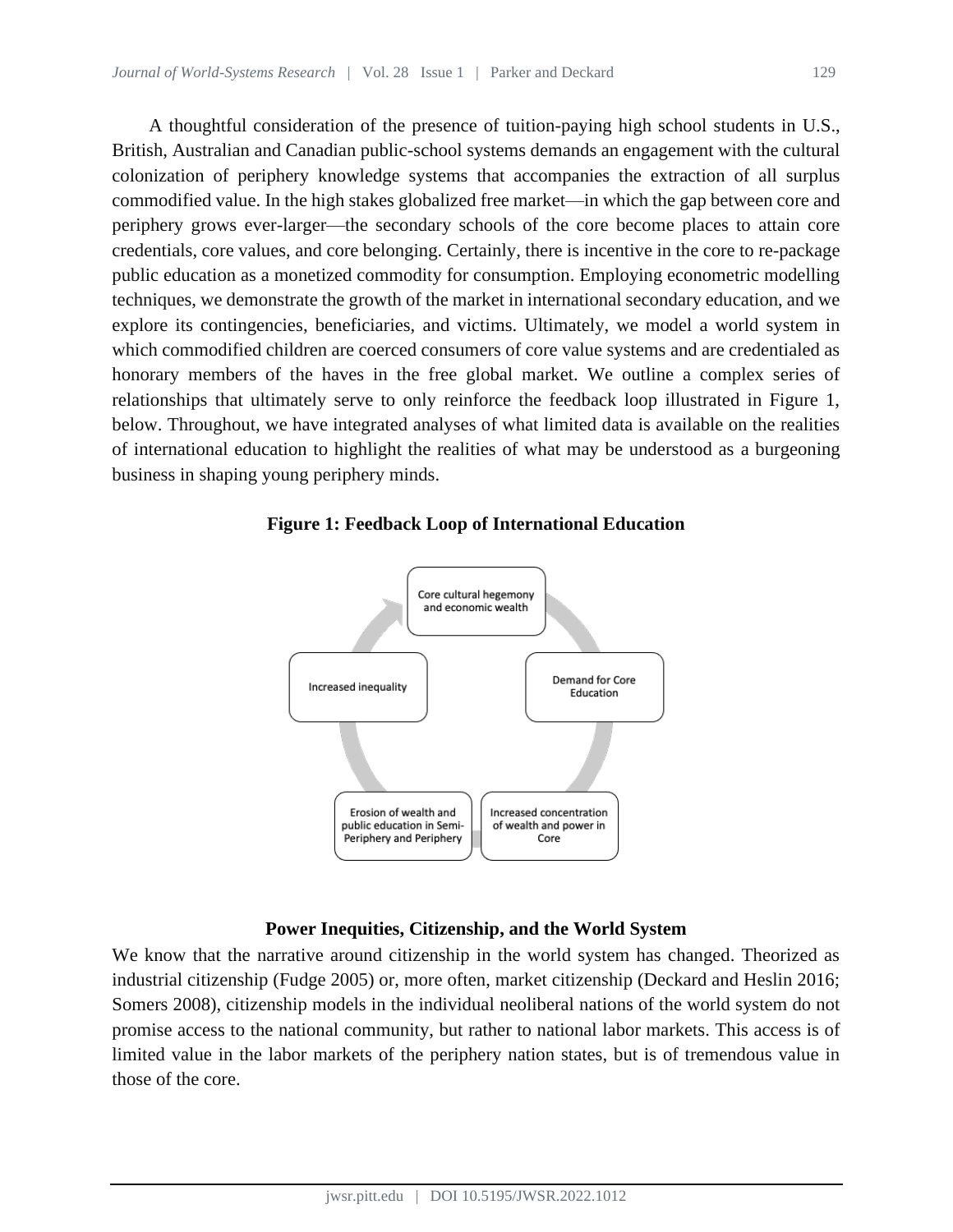Market citizenship has been theorized in tandem with post-national citizenship, and the two theoretical positions converge at the realization that an empowered market position dictates a belonging that effectively transcends the boundaries of the nation (Deckard and Heslin 2016; Sassen 2002). For the global elite and near-elite, inclusion that was impossible under versions of citizenship that demanded ethnic, racial, cultural, religious, and linguistic belonging (Arendt 1966) is now available, effectively, for purchase (Kaag 2013; Sklair 2001). In contrast, those who do not have the capital cannot easily migrate from their nations of birth, an eventuality that too often represents a death sentence for the impoverished of the post-Washington Consensus nations of the Periphery (Deckard and Heslin 2016). Indeed, current work in the anthropology of immigration postulates the existence of a newly constructed "Wall around the West" that systematically stanches ever-growing numbers of economically impoverished immigrants seeking to migrate from the periphery to the core (Fassin 2011). This metaphorical wall grows in tandem with "birth tourism" (Ji and Bates 2018) and "citizenship for purchase" (Shachar 2018)—simultaneously closing opportunities for the periphery poor while opening the world to the core wealthy.

These trends are not philosophical or theoretical. One can quantify the worth of core citizenship to periphery elites. An analysis of "citizenship for purchase" programs shows a clear picture throughout the core—belonging is a salable good, and one for which there is considerable demand. The E-5 "Investor" visa in the United States, for example, requires a minimum investment of US\$900,000 in identified areas of high unemployment and US\$1,800,000 in areas with more normal levels of unemployment, and is a path to permanent residency and eventual citizenship for the visa-holder, a spouse, and dependent children (US State Department 2020). The distribution of visas in 2019 was weighted heavily towards non-core nations. Of the 9,347 investor visas issued in 2019, 8,176, or 87 percent, were issued to citizens of periphery and semi-periphery nations.<sup>1</sup> This represents a movement of, at a bare minimum, US\$7,358,400,000 from the periphery to a single, albeit large, nation in the core. Estimates from as recently as 2009 put the total revenue from the Investor visa program as US\$600,000,000—implying a growth of 1100 percent in the total program size over a single decade (Invest in the USA 2020).

These individual decisions to purchase Core credentials in the form of Core passports do not exist without the larger social context in which they unfold, and countries are part of a larger global structure (Wallerstein 2004). As nation-states move towards a uniformly neoliberal vision of the social contract intra-nationally (McMichael 2001), inequality has increased internationally (Wallerstein 2004; Milanovic 2016). The extent of this inequality cannot be over-stated—while living standards in the core have remained fairly high, the plight of the poorest periphery citizens has become increasingly dire (McMichael 2011; Milanovic 2016). For the elite and near-elite of the periphery, the stakes for maintaining and replicating their relative privilege have never been higher. Figure 2 illustrates the substantial growth of economic production in the core, and the comparatively paltry corresponding increase in the value of periphery production. While those

 $1$  Throughout this paper, we use World Bank estimates of Gross National Income (GNI) per capita, used to categorize Low, Lower-Middle, Upper-middle, and High Income countries, to proxy position within the world-system (The World Bank 2020).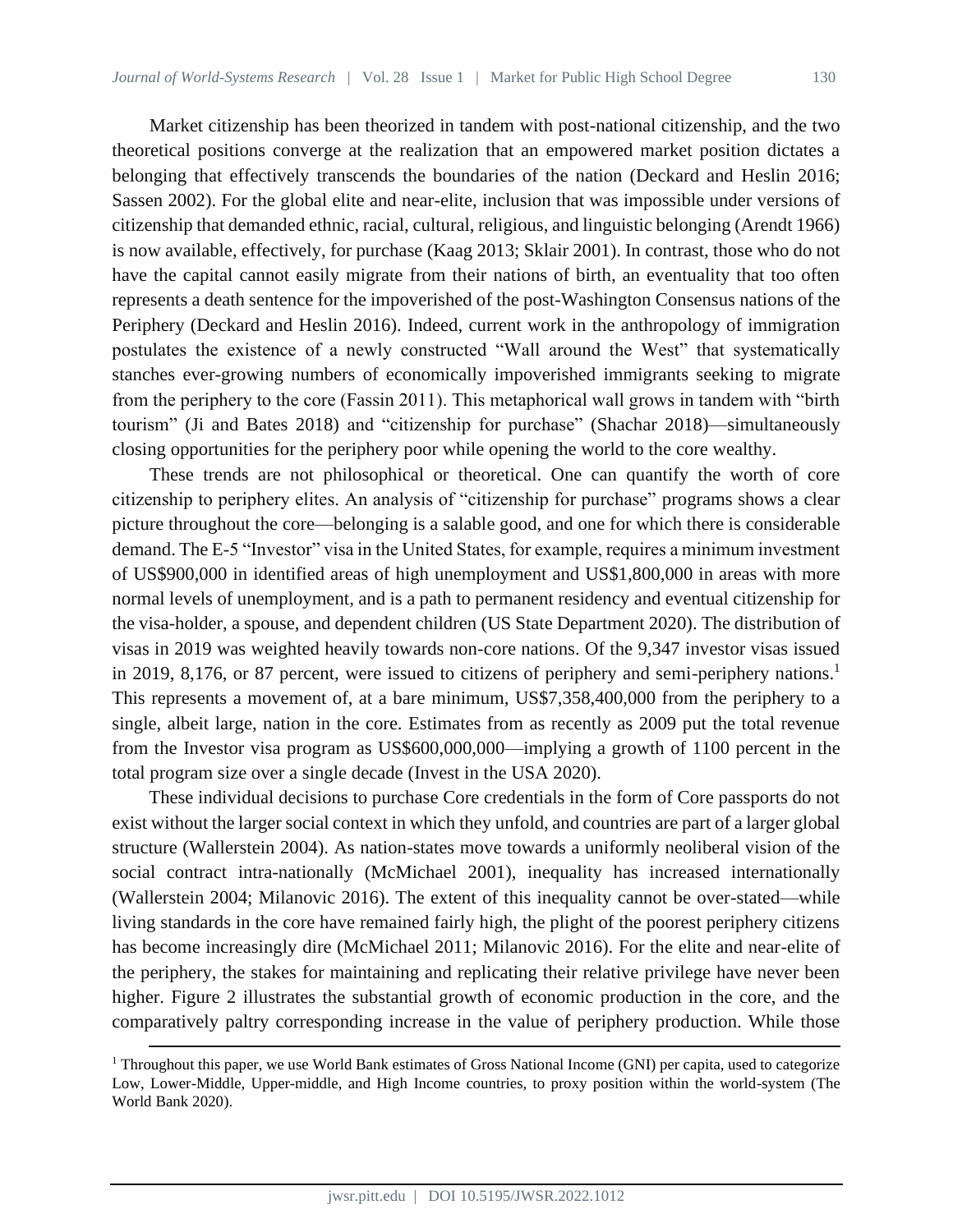limited to the periphery are limited to its growth trajectory, making a transition into a core nation model increases opportunity. Given the changing nature of citizenship, accessing the relative privilege of the north may be understood as crucial to economic and physical security.



**Figure 2: GDP per Capita Growth in Core versus non-Core Nations**

**Figure 3: Gini Across the World-System**

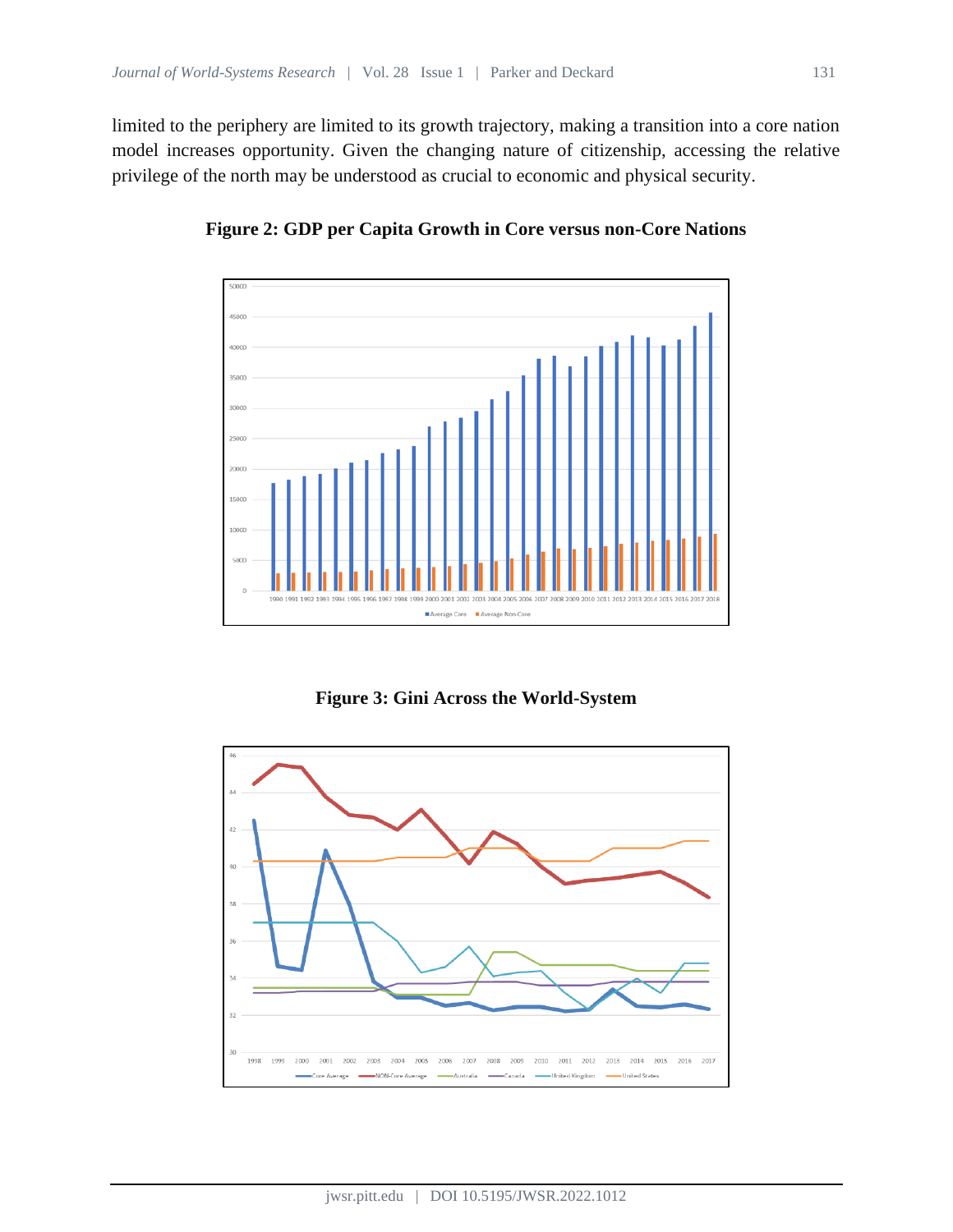Figure 3 depicts the reality of recent movements in inequality within nations. Using national Gini coefficients to proxy economic inequality, the figure makes obvious: 1.) the wealth of the core is more evenly distributed among residents of individual nations than is the wealth of the semi-periphery and periphery—where nations' wealth is largely monopolized by the elite; and 2.) differences within nations have been collapsing over the last twenty years. The United States is an outlier in these terms, with increasing inequality that has exceeded the non-core average since 2010. For those who want to position their children for the elite of the elite, core credentials create the human capital necessary to propel inclusion in a world of high growth, for comparatively everyone.

Thus, the differences between core and periphery become categorical rather than quantitative. The boundaries of these categories become rigid and more difficult to traverse, and authorized migration becomes more difficult. Yet the global free movement of capital that allows for the accumulation of wealth in the core at the expense of the periphery is allowed to continue, even as the hierarchy of the world-system is narrated as natural, organic and even desirable.

#### **Colonial Complicity: The Erasure of Difference**

Core countries, evidencing a "colonial complicity" (Mikander 2016: 71) in their constructs of the civilized citizen, continue to draw on the philosophies of liberal colonialism (Arneil 2016; Mikander 2016). This citizen strives for individual rights, ownership of property, industriousness in service of the empire, rationality, and benevolence toward the yet uncivilized (Arneil 2016; Kumar 1989). The model is fashioned in opposition to the depiction of the uncivilized as lazy, unethical, and unprepared to be governed. Implicit in its critique of the colonized subject is a sense of asymmetry: the colonizer possesses an inherent ontological and epistemological superiority. The imbalance can only be partially recuperated through the civilizing mission leaving the residue of a permanent sense of lack among natives of the periphery.

UNICEF, the United Nations Children's Fund, works in countries around the world, with the declared mission to "save children's lives, to defend their rights, and to help them fulfil their potential, from early childhood through adolescence" (United Nations Children's Fund 2020). Education is one of the areas in which UNICEF makes recommendations, and the agency's judgements are particularly important in the nations of the periphery (Jones 2006). Its assessments of the status of nations' formal schooling system are part of the overall consideration of children's status in the society—and proposals are uniformly rooted in core understandings of best educational practices. Predictably, UNICEF-approved educational systems are understood as a path to national economic development, and the children within these systems as potential sources of collective upward mobility.

Here, UNICEF speaks to the condition of the formal education system in Rwanda (United Nations Children's Fund 2020): "The quality of education requires significant attention. Primary students score too low in numeracy and literacy exams. Teachers are also unable to teach in English, the official language of instruction, and rely too heavily on traditional, teacher-centred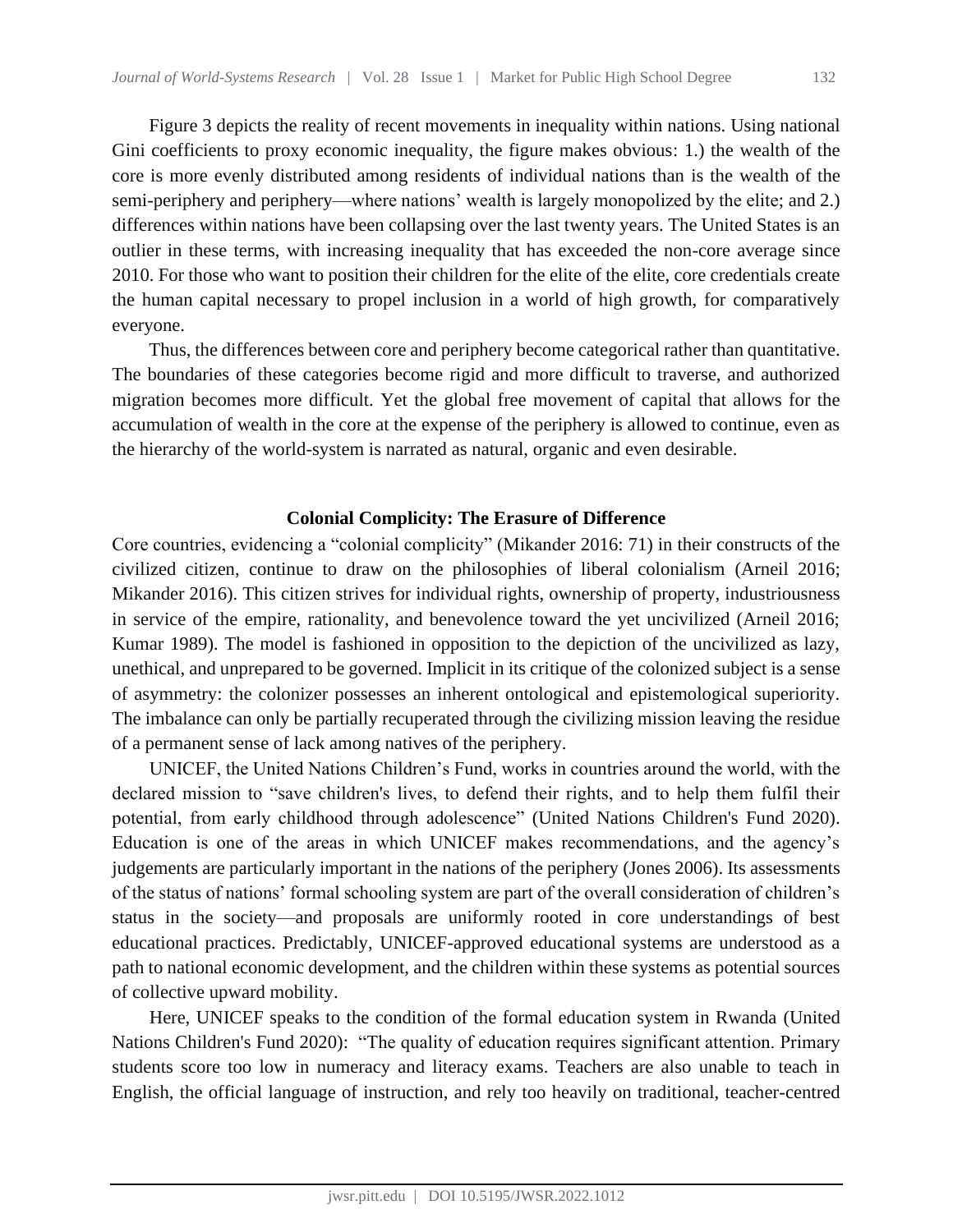instruction." Similarly, in their report about Cambodia, UNICEF elaborates along the same themes (United Nations Children's Fund 2020). Here, an abbreviated quotation of the UNICEF assessment:

Cambodian children continue to fall behind in school for a number of reasons, including not being adequately prepared for school, experiencing poor quality teaching and learning, and attending school irregularly…

Inadequate learning in the early years of life, coupled with insufficient nutrition, leaves children developmentally behind. There are not enough qualified teachers, and the quality of learning environments is poor… Violence is a problem in schools, with teachers using corporal punishment… Many parents cannot understand the value of education. (United Nations Children's Fund 2020)

Irrespective of the degree to which these observations are true, they evoke a particular set of beliefs about the national school systems to which they refer. English should be the language of instruction, presumably to facilitate pupils' eventual integration into a global labor market dominated by English speakers, despite the fact that teachers do not speak it and, perhaps, students struggle with it as well. Although inability to understand the non-native language of instruction might work to explain low rates of learning, it is the "traditional" instruction that is mentioned as a space of improvement. If teachers were to learn English and reject pedagogical methods traditional to Rwandan communities, then educational systems in Rwanda would be greatly improved. Cambodian children are similarly situated—with the addition of explicit criticism of their parents, who have not adequately prepared them for school or understand the "value" of education. In the words of the United Nations, periphery education is fundamentally hamstringed by the presence of periphery people.

The Sixth Wave of the World Values Survey<sup>2</sup>, administered between 2010 and 2014, asks respondents whether "not being able to give [their] children a good education" was a worry for them. Over 55 percent of periphery respondents were "very much" worried, while 43.8 percent of core respondents found themselves in that position. In the periphery, as respondent social class increases, so does the reported size of the worry.<sup>3</sup> It is the very people whose educational systems are most degraded that are most concerned about those educational systems—and blamed for degrading them.

#### **The Civilizing Mission**

The civilizing mission is not a new aim in education. As scholars from Said (Rizvi and Lingard 2006) to Gramsci (1971) to Bourdieu (1986) have acknowledged, schools have long been sites of inculcation. The school is a natural site for the replication of the traditional colonial dynamic, since the formation of the colonial subject relied on a model of the colonizer as adult, and the native as child (Kumar 1989). The colonizer fosters pathways for the native to support, if not become part

 $3 R = 0.053$ , p<0.001

<sup>2</sup> Data is accessible at:<http://www.worldvaluessurvey.org/WVSDocumentationWV6.jsp>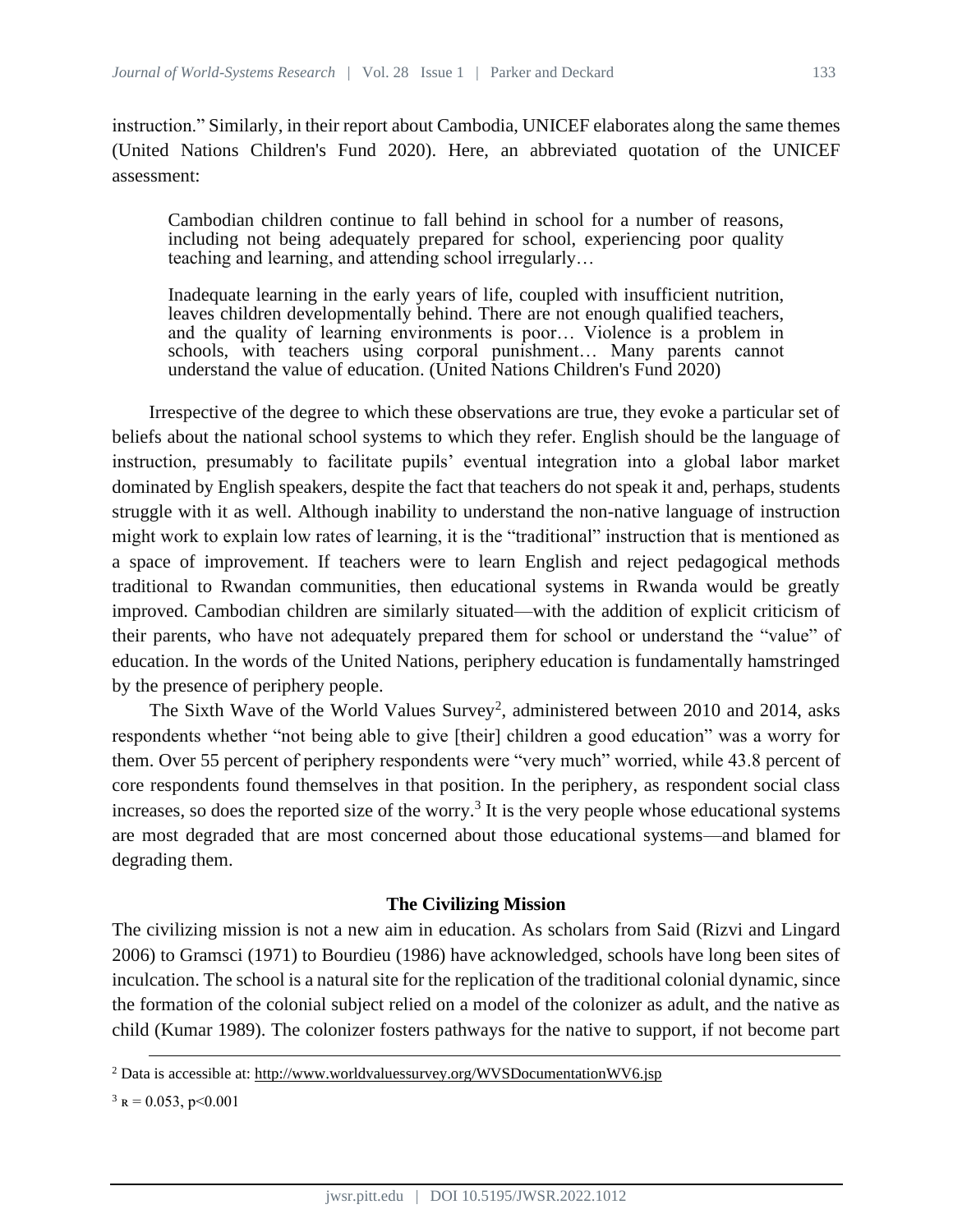of, the leading hegemonies. This includes acquisition of the dominant language, training in desired skills, and exposure to Western values. The dynamic advances a power differential, epistemic certainty, and an implied debt of gratitude as the civilizer promises to bring natives into a space for moral and economic betterment. In this vein, the civilizing mission furnishes a vast global market for international education.

A key characteristic of contemporary citizenship in core states is the prominence of citizenas-laborer. In lieu of emphasizing citizenship according to aims of participation in the political life of the city, schools increasingly marshal education in favor of producing laborers. Arendt (1998) helps illuminate this distinction in her description of the private and public realm by noting that by becoming pre-occupied with the necessities of economic survival, meaningful political participation was degenerating. The observation that poverty acts as an agent of quiescence is strengthened by such diverse work as Inglehart (1981), Gaventa (1982), and (Deckard and Browne 2015). If poverty is to be lifted, acceptance of existing systemic inequalities must be achieved in another manner.

The citizen-as-laborer is not called to action, but rather is compelled to behave in ways that conform to the rules of participation in the global market. This produces two outcomes. The first is the erasure of the political and the exceptional from the arena of public life. Instead of the public realm being the space for the agonal spirit, for the expression of dissent, and for the cultivation of difference, the citizen-as-worker is encouraged to uphold the numerous rules and expectations of the core, in a relentless march towards the acquisition of capital. Conceptualizing citizens as workers also engenders a desire for conformity. Arendt's (1998) useful distinction between action and behavior suggests that the disruptions and dissentions of the individual were being replaced by the requirement for behavior that erased expressions of individual difference, followed patterns, and produced trends and data that could be adopted by economists.

In drawing prospective laborers from the periphery, core countries reproduce the constructs that render them dominant. The civilizing mission positions the values, knowledge, and ontologies of the core superior, casting them as both aspirational and attainable. The construct of citizen-aslaborer prepares the civilized student for a life of unquestioned behavior in conformity to the system. This phenomenon is particularly visible in the Canadian immigration system, which is among the most overtly labor-market centered of the core nations. In that system, a "score" of approximately 450 is required to be competitive for permanent resident status in Canada. One accumulates 150 points for speaking one of the two official languages—deemed necessary for integration into the labor market—with up to 100 points for being of optimum employment age, 200 points for having a firm job offer from a Canadian employer, up to 140 points for an advanced degree, and 100 points for established Canadian work and educational experience (Immigration, Refugees and Citizenship Canada 2020).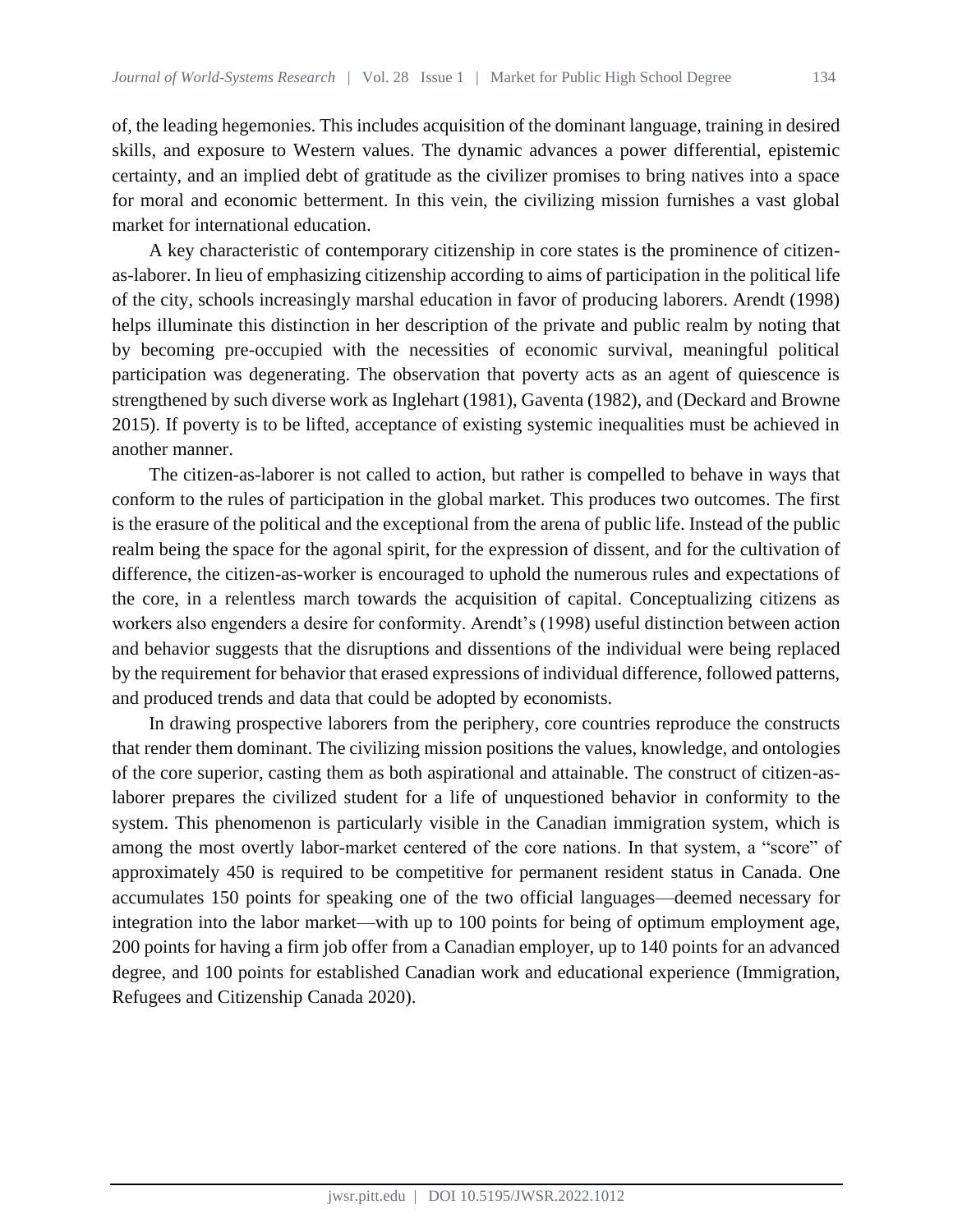#### **The Failed Promise of Development**

The dual expression of discipline upholds core hegemonies by producing desirable behaviors. It also has a real effect on periphery countries grappling with the failed promise of development. the core/periphery bifurcation encourages a flow of wealth and resources, including children, from periphery to core. Despite this directional flow from periphery to core, the availability of international educational opportunities is narrated as an opportunity for the periphery. The promise is that increased education of the right sort will come with increased economic prosperity, at both the social and the individual level.

Indeed, this may be thought of as a fulfillment of the idea of world citizenship for those on the wrong side of the core-periphery wall. Per our analysis of the World Values Survey, 40.3 percent of respondents from periphery countries "Strongly Agreed" that they were World Citizens. In the core, only 23.5 percent responded in this way. Simply, citizens of the wealthy world did not have to situate their claims-making in their humanity—they can identify as nationals.

The implicit promise is that the wealth and opportunity of core countries will translate into improving outcomes globally. But the rising tide does not lift all boats. An analysis of the average incomes of the bottom 40 percent of wage earners in several periphery states reveals that real income growth has been stagnant since the 1970s. The only realized promise of development has been the rising inequality between the wealthy and elite class in these nations and an evanescing middle class. Palma ratios represent the ratio of the earnings of the top 10 percent of income earners to the incomes of the bottom 40 percent of income earners. Palma ratios in the core countries average to 1.37. In the semi-periphery and periphery, however, Palma ratios are 2.097 and 2.1, respectively. These numbers speak to the Gini ratios in a very particularly way—making real the ways in which development in the periphery is a volatile and ephemeral imaginary.

#### **Disciplining the Periphery Child**

Wallerstein (2004) describes hegemony as the economic and political superiority that permits one state to exercise control over another. Gramsci (1971) works with the concept of hegemony more broadly, and in ways that are more helpful to understanding the role education plays in the reproduction of the power relationship between core and periphery. Moving away from the economic and militaristic delineations of hegemony, Gramsci casts light on how "capitalist-class ideas"—adapted from the Marxian concept of "ruling ideas"—are pervasive across social and political structures (Clayton 1998), and reinforced in institutions such as schools. This broader definition of hegemony cultivates a tension between coercion and acceptance, or even desirability. That is, as hegemonic practices become the *de facto* modes of operation in core countries, these norms become associated with promises of wealth and success.

Dominant hegemonies also offer a code, or literacy, for participation in the global market. As certain ideas and practices ossify into legitimacy, Arendt's (1998) distinction between behavior and action is relevant. A hegemony provides a construct for desirable behavior and a lasting hegemony requires sustained complicity. The citizen-as-laborer behaves in the hope that she may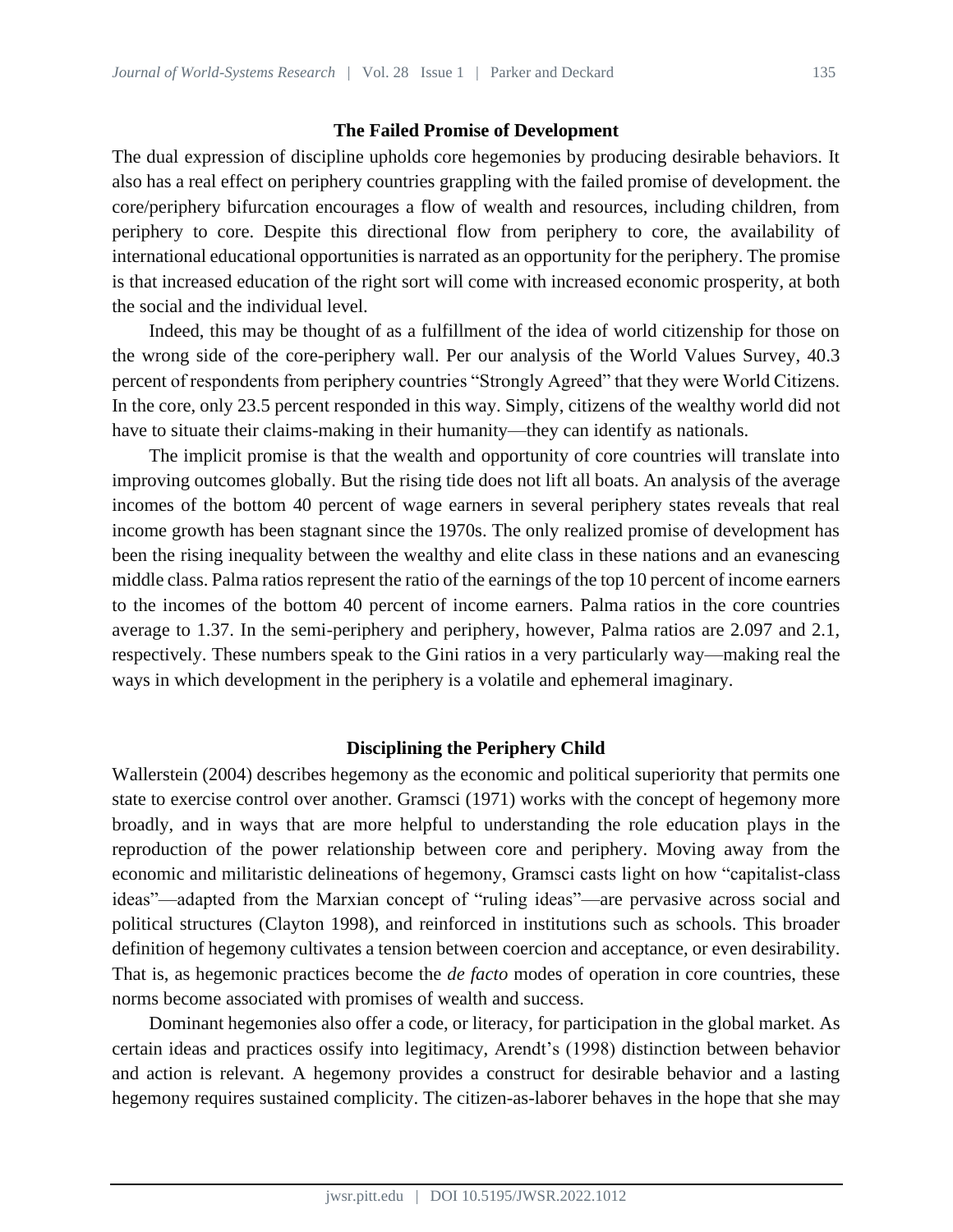realize the promise of economic and social mobility. Action is not simply unnecessary, but ideologically disruptive. Core countries, including the United States, UK, Canada, and Australia, encourage behavior over action through the growing criminalization of dissent (Watts 2020). Since 2001, these liberal democracies have mobilized irrational fear of ideological difference (Wilkinson 2018) to propagate mechanisms of control under the guise of increased security (Watts 2020).

Disciplining the child takes on two meanings when moving along the spectrum from coercion to desirability. On one hand, the child of the periphery is brought into the core educational fold and is disciplined against deviances in behavior. This begins with a deficit mentality that presumes the primary culture is less-than the new, core culture. These children are often cautioned against using their first language, particularly in education contexts as teachers perceive English language learners as a "problem" to remedied (Arias and Morillo-Campbell 2008). They are under pressure to master English so that school success measurements do not suffer (Crawford 2008). They are tacitly and explicitly encouraged to adopt belief systems that align with core values as they renegotiate their identities and strive for belonging (Miller 2000). Further, they discouraged from overt expressions of difference, especially when these are rooted in religious differences that are perceived to be threatening (Syed 2013; Wayland 1997).

On the other hand, as children from the periphery become more fluent in the literacy of the dominant hegemony, they are considered more civilized. Their mastery of core ontologies and acceptance of core epistemes serve them with the means to evince more discipline in their roles as citizen-laborers. The notion of embodied discipline, desirable as a representation of core hegemonies and desirable as a promise to economic betterment, is congruous with elite schooling. In one study of the schooling choices of elite Nigerian parents, Ayling (2019) finds that the appeal of core hegemonies is a function of a fusion of colonialism and capitalism, such that elite parents from periphery and semi-periphery states exploit the international education market to legitimate their economic and social gains. Gaztambide-Fernández notes:

For these elites, it is not what, but who teaches (and to some extent how they teach) that matters the most; and it is white teachers (specifically British) that these parents want teaching their children. Elite schools know this, and Ayling shows that the schools draw upon these parents' desires and anxieties to sell to them not just a particular kind of eliteness, marked by a specific kind of British comportment and a "proper" English accent, but also a particular kind of "world-class-ness", marked by detachment from the local. (Ayling 2019: xi)

In this case the promise of education is not simply class mobility, but also a hedge against the loss of status from one generation to the next as tides of capital and power move globally. Education takes on the role of adhering children more closely to core hegemonies, cleaving them from their native context and potentially serving to devalue local ways of knowing and being.

This movement is predicated on a colonial logic of development through disciplined obedience to one's betters. Certainly, the existing literature demonstrates a greater reliance on themes of obedience in child rearing in the periphery than the core (Alwin 1988; Choi et al. 2013), with parents from "developing" nations more likely to demand their children demonstrate obedience to authority figures, including themselves, teachers, law enforcement, and the like. Our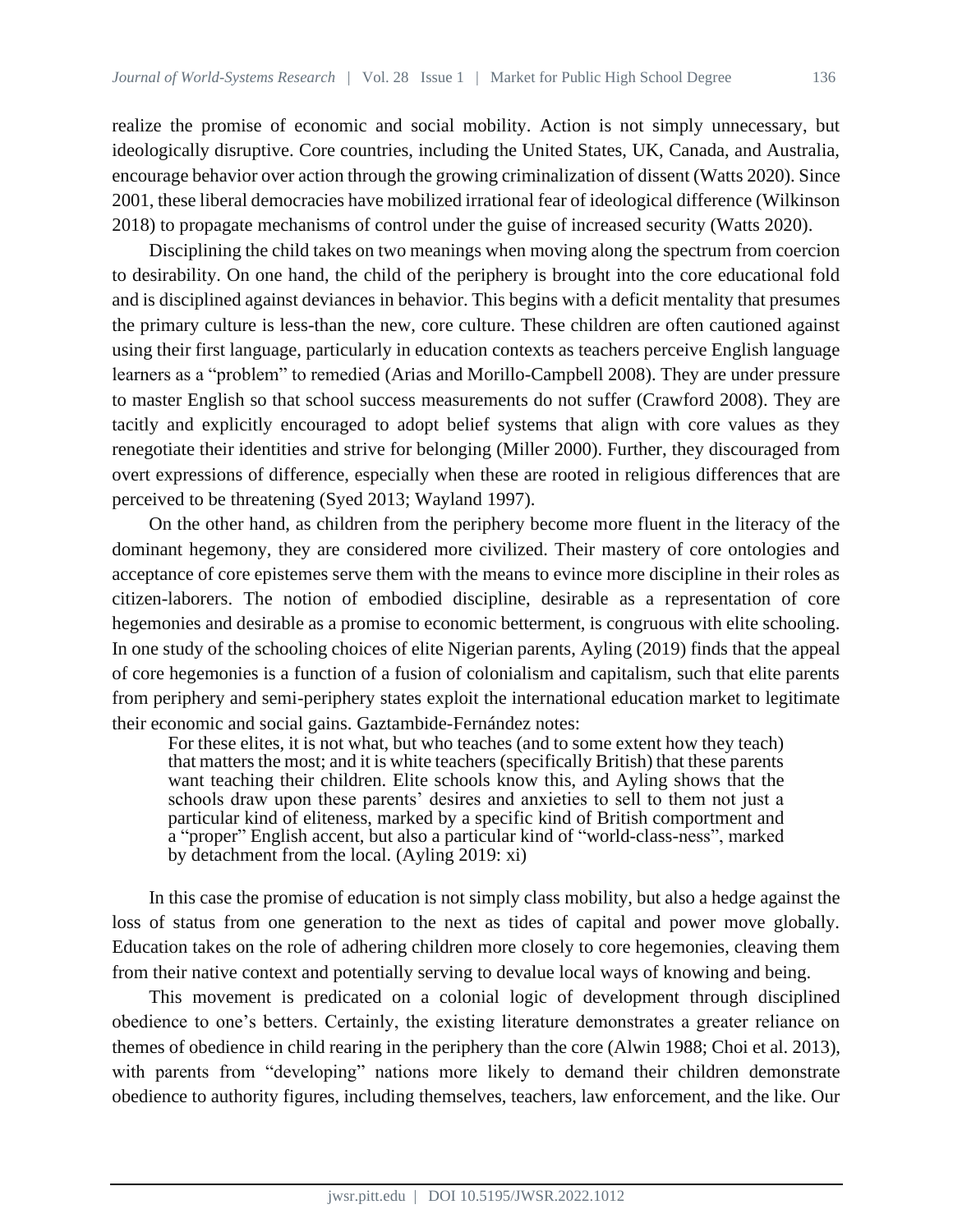analysis of recent data from the Sixth Wave of the World Values Survey, conducted between 2010 and 2014, quantifies these observations. When asked to identify which of a number of qualities respondents thought were important to teach children at home, respondents from periphery countries mentioned "obedience" nearly 60 percent of the time, while a mere 31 percent of respondents from the core chose the response—preferring qualities like "imagination," "selfexpression," and "independence."

## **Internationalizing Secondary Education in the World System**

There is a significant body of literature detailing the challenges and promises of internationalization in the context of higher education (Bennell and Pearce 2003; Guo and Chase 2011; Naidoo 2003; Pashby and de Oliveira Andreotti 2016; Teichler 2004; Wihlborg and Robson 2018), including work that puts educational analysis and trends in higher education in conversation with world-systems theory (Demeter 2019; Griffiths and Knezevic 2009). Less study has been done on the growing trend of international education in secondary, and even elementary schools. Research reveals growing numbers of families seeking out the educational promises of economic and social mobility in core countries.



# **Figure 4: Home Nations of International Secondary Students in the United States, 2004-**

Figure 4 depicts the origins of secondary school-level international students studying in public school systems in the United States. These students pay tuition, as well as the costs of visas, homestays, and ancillary costs at school in all 50 states. Though the chart does not specify, these students are represented at both traditional "neighborhood" schools and charter schools, which have only minimal oversight from school boards or Federal authorities (Vergari 2001). Since 2004, the number of students in these arrangements has increased from 331 to a high of 2114 in 2015.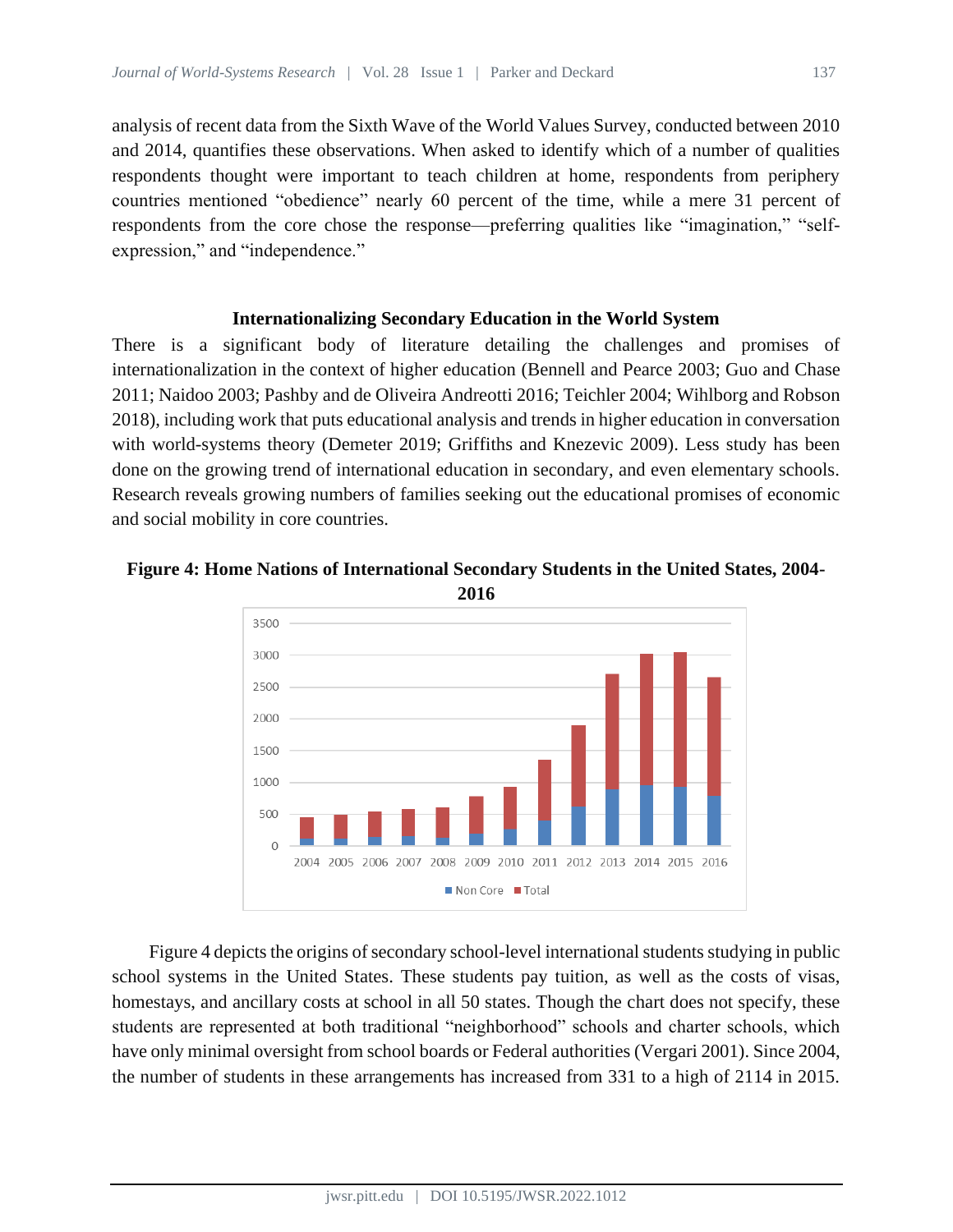Importantly, the percentage that came from non-core countries changed significantly—moving from an average of 33 percent before 2010 to a high of 49 percent in 2012 and 2013.

In the United States, the Institute of International Education finds that international student enrolment in high schools tripled between 2004 and 2016, with nearly 82,000 international students in U.S. high schools (Farrugia 2017). In Canada, the number of students enrolled in secondary or elementary schools grew from 82,000 in 2015 to over 100,000 by 2017 (Government of Canada 2020b). In Australia in 2017, nearly 400,000 enrolments were documented in Vocational Education and Training, English Language Intensive Courses, and schools in preparation for higher education (Australian Government Department of Education, Skills and Employment 2020). Some of the issues and challenges that arise when younger students travel abroad for their high school education overlap with the concerns raised in higher education; however, the international mobility of these students also manifest unique vulnerabilities, both in the cohort and in core and periphery systems of education they affect.

Students under the age of 18, who leave their homes and countries to study abroad, are differently exposed to harm than adult students in colleges and universities. Their younger age also suggests that these students are more susceptible to the colonial narratives that inform the core country's dominant hegemony. They have developed less of an identity, awareness of and attachment to their home cultures. The students, as minors, are frequently placed in guardianship arrangements in strangers' homes without the supports of authentic parenting and the security of family. While there is not much scholarship directly surveying the experiences of this cohort of students, some journalists have exposed the lack of safety these brokered guardianship arrangements present, including limited ability or willingness to help if the student is struggling academically or emotionally, higher risk of abuse and exploitation, and increased likelihood of depression and anxiety (see, for example, the *Toronto Star* investigative journalism series "Price of Admission" 2019).

In addition to the vulnerabilities detailed above, the sparse population of international students at any one high school is likely to translate to limited institutional supports. Unlike colleges and universities with thousands of international students on campus, the smaller scale of schools and school boards necessitates a more *ad hoc* approach in responding to the particularities of international student needs. These comprise language supports; socialization concerns, including homesickness; legal guardianship issues; and transitions to higher education. While schools and districts position these learning pathways as intercultural exchanges, the reality is that students entering high school in core countries are often linguistically and socially isolated. In addition, these children are managing outsized responsibilities and expectations, especially when the marketing of international high school education are linked to promises of entry into postsecondary education as a route to citizenship. For younger students, who have had even less time to accumulate the educational and professional accomplishments needed for permanent residency status, disappointment might be even harder to weather.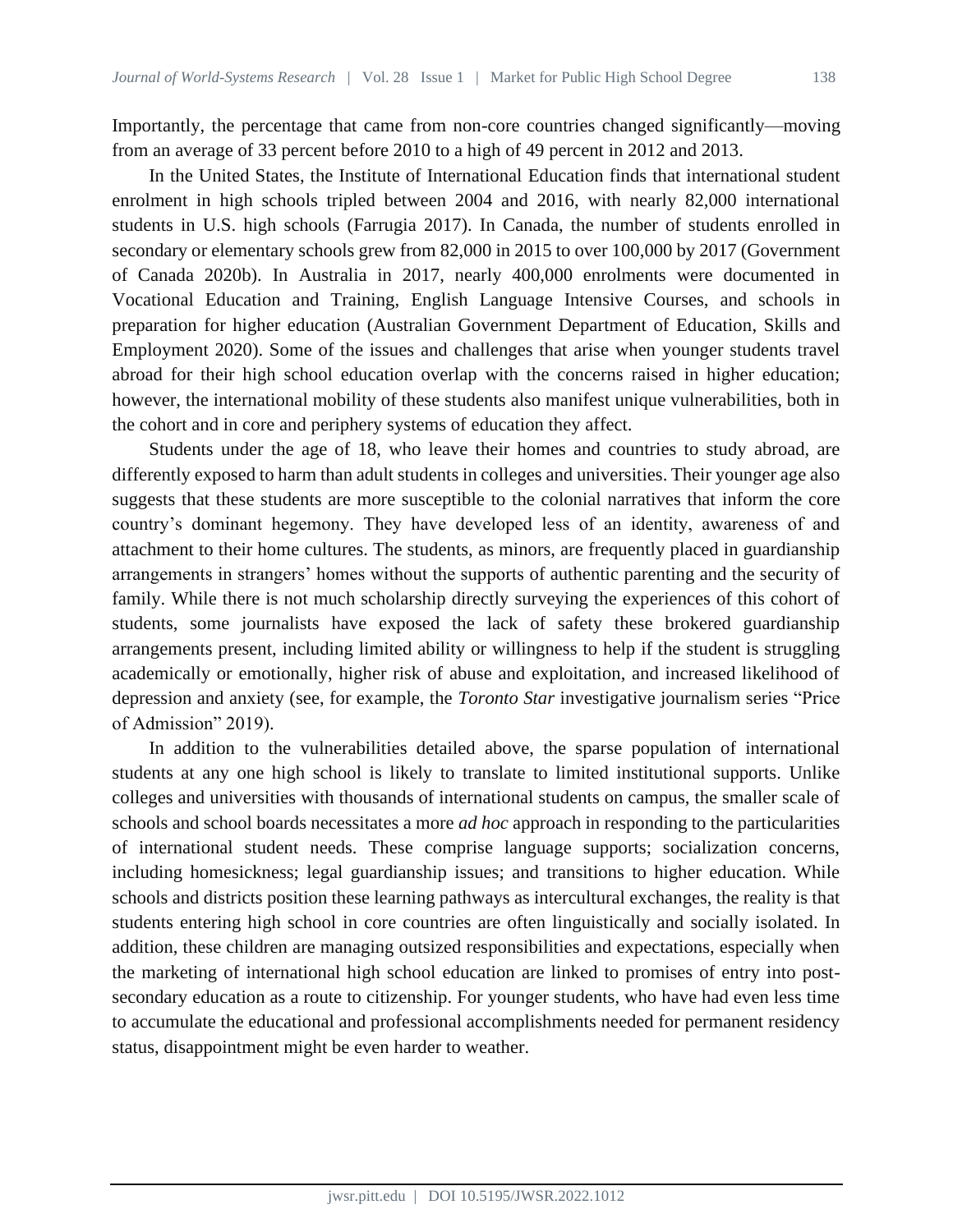### **International Education as a Revenue Creator**

The international mobility of high school students presents challenges to education systems in both core and periphery countries. Education systems frequently serve to reinforce dominant hegemonies. When students move from semi-periphery and periphery countries' public education to core systems, the effect compounds economic inequalities. One concern is that this recruitment of children from around the world has evolved in a context where neoliberal educational reforms of the past several decades have eroded tax funds for public education, lowering per pupil spending, and forced school boards to supplement their revenue. Core countries undermine the public aspect of their education offering by eroding the funding from their own tax bases by drawing in alternate streams of revenue from international student tuition. Some provinces and states are quite forthright about the economic rationale for these programs.

The Canadian province of Ontario has a strategic planning document for kindergarten to grade 12 international education that suggests that it might furnish an additional source of revenue for public districts (Ontario Ministry of Education 2015). Across Canada, tuition amounts to significant revenue streams for a growing number of public school districts: CAD\$5.3 million in international student tuition to Edmonton Public Schools in 2018-19; CAD\$28 million to the Vancouver District School Board in 2019, and nearing CAD\$20 million in the Calgary District School Board. Australia has a similar system of revenue-generating international student enrolment at the secondary school level. In the province of New South Wales, for example, public schools enrolled 5,038 international students – 93.5% at the secondary school level, living outside of parental homes (Government of New South Wales 2020). Analysis of tuition rates and enrolment figures suggests that these students represent a total annual revenue to the province of approximately \$49 million dollars.<sup>4</sup> This revenue comprises nearly one percent of the school system budget of New South Wales.<sup>5</sup>

In addition to tuition, the United States documents the economic contributions of international students in higher education for each state, noting that they contribute nearly \$41 billion to the U.S. economy and support 458,290 jobs (NAFSA 2019). These are jobs and monies that are being drained from the periphery and being funneled into already wealthy core markets. As students leave their local countries even earlier to join secondary schools abroad, one can extrapolate that these economic inequities are exacerbated. In addition, as wealthy cohorts of students leave semiperiphery and periphery countries, their local systems of education are bereft of the local political and social capital their parents possess.

<sup>4</sup> Using fee information from 2018-2019 school year:<https://www.deinternational.nsw.edu.au/study-options/fees>

<sup>5</sup> Budget information accessed through[: https://www.budget.nsw.gov.au/](https://www.budget.nsw.gov.au/)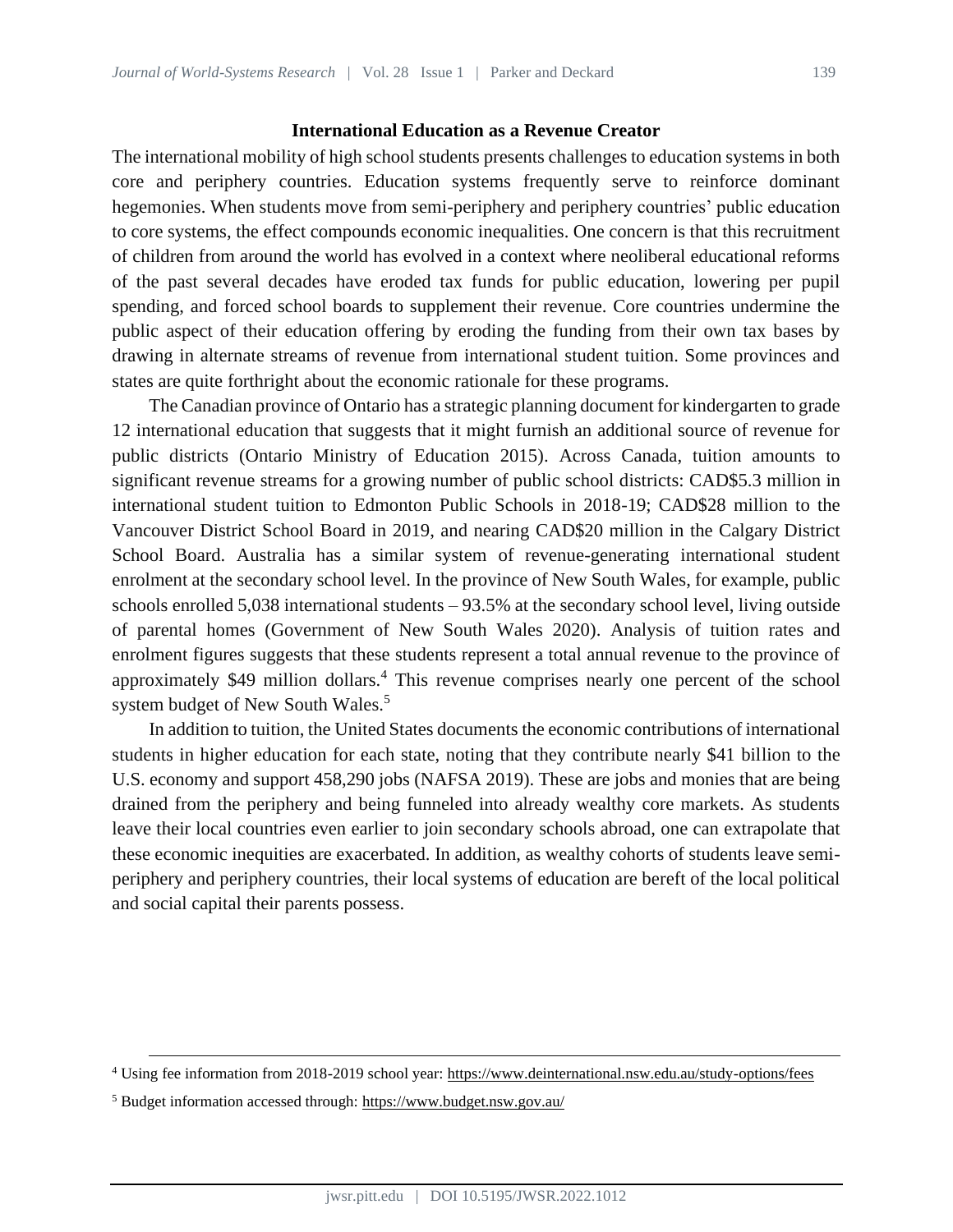



To this point, core nations consistently outspend their periphery counterparts in both the percentage of their GDPs allocated to public education, and in the resultant total expenditures per student. Figure 5 illustrates this disparity historically and underlines the degree to which core nations' extraction of surplus value from the periphery in the form of tuition exacerbates an existing global disparity. Simply, capital is drained from already resource-poor systems to supplement artificially starved ones in the core.

#### **Conclusion**

As the pressure to hold core credentials increases, the number of students participating in international education in core countries grows. This occurs in two ways: first, while international education was once the province of the elite, greater numbers of middle class and upper middleclass families are striving to send their children abroad; second, younger students being sent to study in core countries at both the elementary and secondary level. Because this second development is a more recent phenomenon, there is a dearth of data. Here, we have employed statistical analysis of the limited sources of data on international education available through governmental organizations, including those in both core and periphery nations. But, despite the impact at the local level, there is limited transparency about the numbers of international students attending public and private schools in core countries. More research is needed to learn about: the programs on offer across local educational jurisdictions; the conditions of home stays and custodial arrangements; the impact on public school funding in core communities; the impact on public school funding and social capital in periphery communities. In addition, further research is needed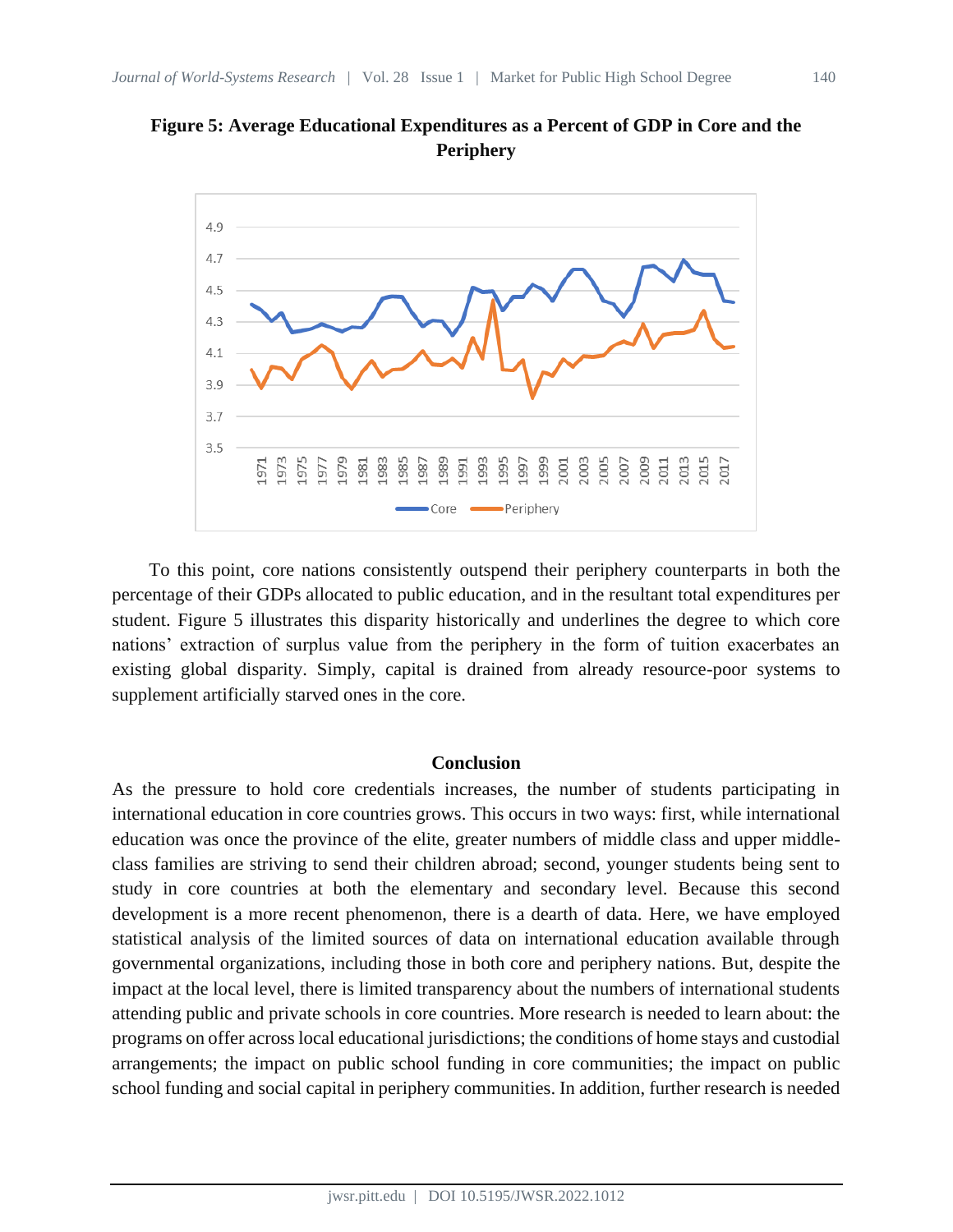to better understand the experiences of students who are minors, including their transitions to higher education, pathways to citizenship, mental health, and relationships with family and country of origin.

The ramifications of global neoliberalism are manifold. As the global free market continues to consolidate wealth among the already wealthy, the distance between life outcomes in the core and the periphery widens, becoming a categorical chasm. This chasm demands higher and higher investment to be on the winning side—making the acquisition of core credentialing crucial for the parents of periphery adolescents and resulting in increased demand for secondary school in the core. All this comes at a cost to the periphery, with tuition dollars paid by periphery parents going into core bank accounts, while the loss of talent and social capital is also born in the nations least able to afford the cost. Concurrently, the tenets of neoliberalism demand reduced taxation and investment in public goods—leading to decreased public funding for education in the core. As core citizens seek to pay less to fund their schools, periphery parents present a new revenue stream to increase the resources available for textbooks and teacher salaries. The victims of this feedback loop of monetization are almost certainly the students themselves, who are forced to learn in a system presumed superior by virtue of it not being theirs.

**About the Authors: Dr. Lana Parker** is an Assistant Professor in the Faculty of Education at the University of Windsor. Her research explores (inter)subjectivity, ethics, and democracy in education. **Dr. Natalie Delia Deckard** is an Assistant Professor in the Department of Sociology and Criminology at the University of Windsor. Her research interrogates the intersection of migration status, race, and gender in the dynamics of marginalization.

**Disclosure Statement:** Any conflicts of interest are reported in the acknowledgments section of the article's text. Otherwise, authors have indicated that they have no conflict of interests upon submission of the article to the journal.

#### **References**

- Alwin, Duane F. 1988. "From Obedience to Autonomy Changes in Traits Desired in Children, 1924–1978." *Public Opinion Quarterly* 52 (1): 33-52.
- Arias, M. Beatriz, and Milagros Morillo-Campbell. 2008. "Promoting ELL Parental Involvement: Challenges in Contested Times." *Education Policy Research Unit*: 1-22.
- Arendt, Hannah. 1966. *The Origins of Totalitarianism*. New York: Harvest.
- \_\_\_\_\_. 1998. *The Human Condition*. Chicago: University of Chicago Press.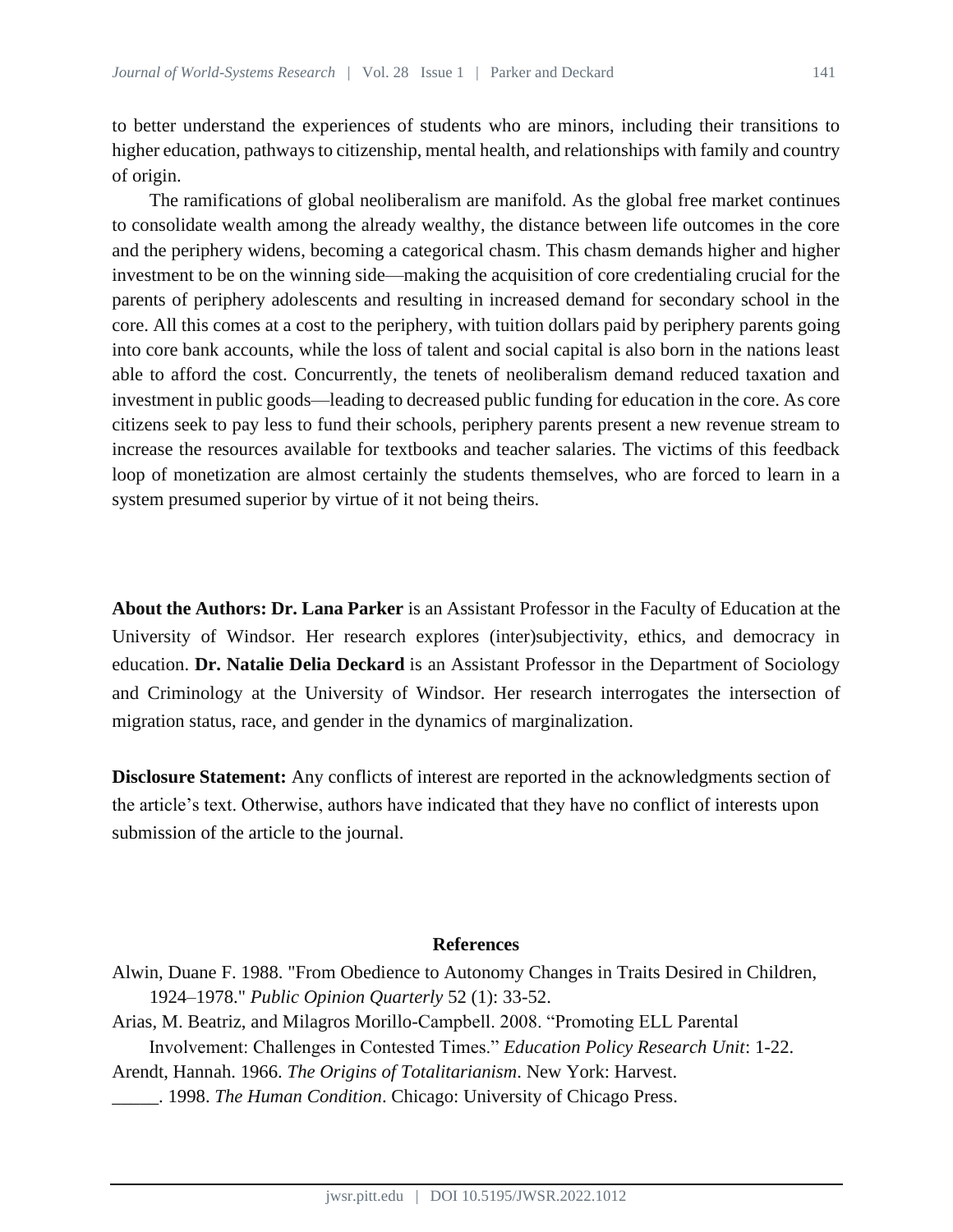- Arneil, Barbara. 2012. "Liberal Colonialism, Domestic Colonies and Citizenship." *History of Political Thought* 33 (3): 491-523.
- Australian Government Department of Education, Skills and Employment. 2020. "International Student Data 2017." Retrieved June 10, 2020 https://internationaleducation.gov.au/ research/International-Student-Data/Pages/InternationalStudentData2017.aspx

Ayling, Pere. 2019. *Distinction, Exclusivity and Whiteness: Elite Nigerian Parents and the International Education Market*. Singapore: Springer Singapore.

- Bennell, P., and T. Pearce. 2003. "The Internationalisation of Higher Education: Exporting Education to Developing and Transitional Economies." *International Journal of Educational Development* 23(2): 215–232.
- Bourdieu, Pierre. 1986. The forms of capital. Richardson J. (ed.) *Handbook of Theory and Research for the Sociology of Education*. Westport, CT: Greenwood, pp. 241–258.
- Choi, Yoonsun, You Seung Kim, Dina Drankus Pekelnicky, and Hyun Jee Kim. 2013. "Preservation and Modification of Culture in Family Socialization: Development of Parenting Measures for Korean Immigrant Families." *Asian American Journal of Psychology* 4(2): 143-154.
- Clayton, Thomas. 1998. "Beyond Mystification: Reconnecting World-System Theory for Comparative Education." *Comparative Education Review* 42(4): 479–496.
- Crawford, James. 2008. *Advocating for English Learners: Selected Essays*. Tonawanda, NY: Multilingual Matters.
- Deckard, Natalie Delia and Irene Browne. 2015. "Constructing Citizenship: Framing Unauthorized Immigrants in Market Terms." *Citizenship Studies* 19(6-7): 664-681.
- Deckard, Natalie Delia and Alison Heslin. 2016. "After Postnational Citizenship: Constructing the Boundaries of Inclusion in Neoliberal Contexts." *Sociology Compass* 10(4): 294-305.
- Demeter, Márton. 2019. "The World-Systemic Dynamics of Knowledge Production: The Distribution of Transnational Academic Capital in the Social Sciences." *Journal of World-Systems Research* 25(1): 111–144.
- Farrugia, C. 2017. "Globally Mobile Youth: Trends in International Secondary Students in the United States, 2013-2016." *Institute of International Education*. Retrieved June 02, 2020 https://www.iie.org/Research-and-Insights/Publications/Globally-Mobile-Youth-2013- 2016
- Fassin, Didier. 2011. "Policing Borders, Producing Boundaries. The Governmentality of Immigration in Dark Times." *Annual Review of Anthropology* 40: 213-226.
- Fudge, Judy. 2005. "After Industrial Citizenship: Market Citizenship or Citizenship at Work?" *Relations Industrielles/Industrial Relations* 60(4): 631-656.
- Gaventa, John. 1982. *Power and Powerlessness: Quiescence and Rebellion in an Appalachian Valley*. Urbana, IL: University of Illinois Press.
- Government of Canada. 2020a. "Building on Success: International Education Strategy (2019- 2024)*.*" Retrieved June 02, 2020
	- https://www.international.gc.ca/education/strategy-2019-2024-strategie.aspx?lang=eng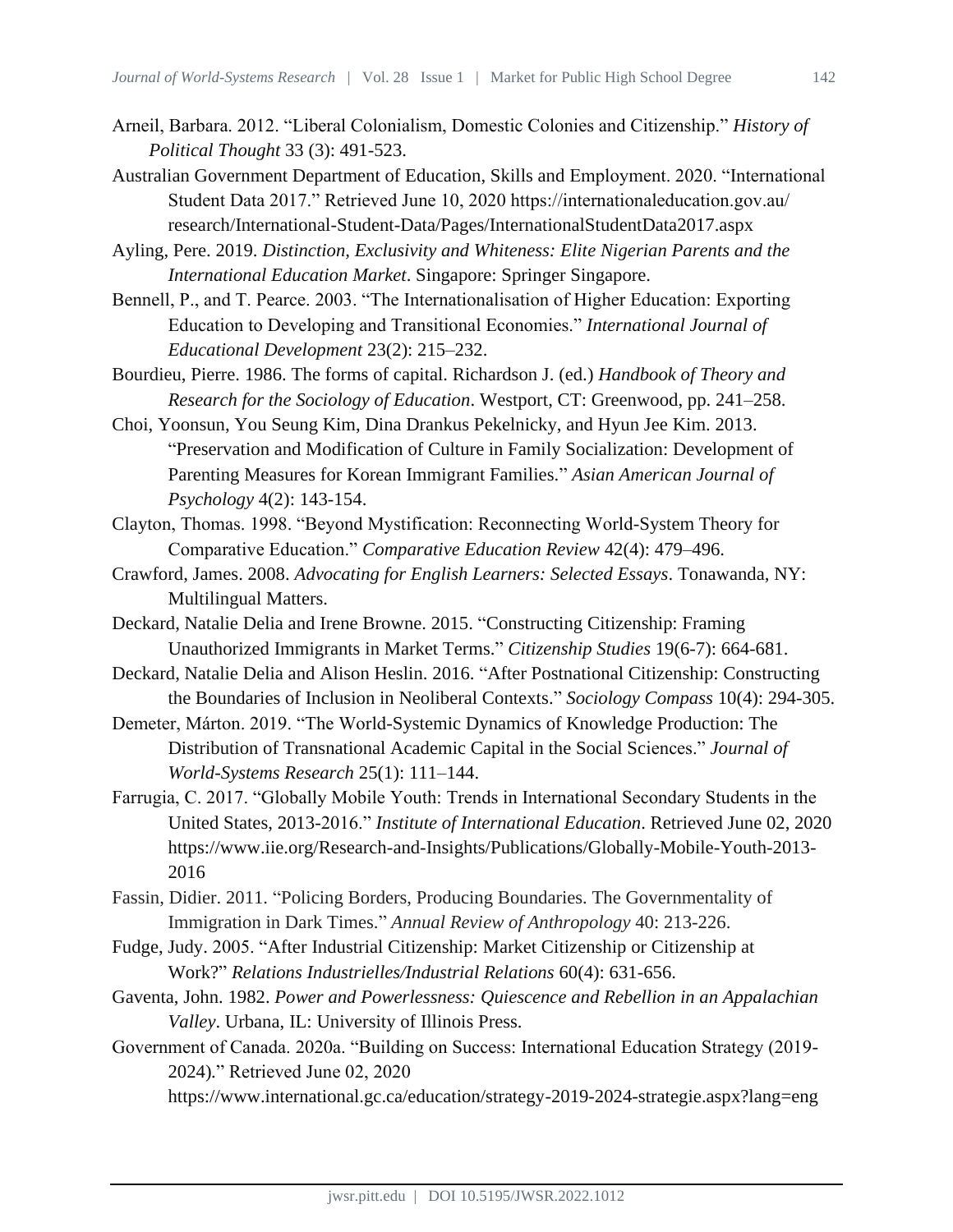- Government of Canada. 2020b. "Evaluation of the International Student Program." Retrieved June 02, 2020 https://www.canada.ca/en/immigration-refugeescitizenship/corporate/reports-statistics/evaluations/international-student-program/procoutcomes.html
- Government of New South Wales. 2020. "International Students Enrolled in NSW Public Schools by Operational Directorate (2014-2018)." Retrieved June 30, 2020 https://data.cese.nsw.gov.au/data/dataset/international-students-enrolled-in-nsw-publicschools
- Government of the United Kingdom. 2019. "Immigration Statistics: Year Ending 2019." Retrieved June 03, 2020 https://www.gov.uk/government/statistics/immigrationstatistics-year-ending-december-2018-data-tables
- Gramsci, Antonio. 1971. *Selections from the Prison Notebooks*. London, UK: Lawrence & Wishart.
- Griffiths, Tom G., and Lisa Knezevic. 2009. "World-Systems Analysis in Comparative Education: an Alternative to Cosmopolitanism." *Current Issues in Comparative Education* 12(1): 66-75.
- Guo, Shibao and Mackie Chase. 2011. "Internationalisation of Higher Education: Integrating International Students into Canadian Academic Environment." *Teaching in Higher Education* 16(3): 305–318.
- Inglehart, Ronald. 1981. "Post-Materialism in an Environment of Insecurity." *The American Political Science Review* 75(4): 880-900.
- Invest in the USA. 2020. "EB-5 Statistics 06 08." Retrieved June 05, 2020 https://iiusa.org/eb5 stats/
- Immigration, Refugees and Citizenship Canada. 2020. "Comprehensive Raking System Criteria – Express Entry." Retrieved June 23, 2020 https://www.canada.ca/en/immigrationrefugees-citizenship/services/immigrate-canada/express-entry/eligibility/criteriacomprehensive-ranking-system/grid.html.
- Ji, Yadong, and Benjamin R Bates. 2018. "'Better than Bank Robbery': Yuezi Centers and Neoliberal Appeals to Market Birth Tourism to Pregnant Chinese Women." *Health Communication* 33(4): 443-452.
- Jones, Phillip W. 2006. "Elusive Mandate: UNICEF and Educational Development." *International Journal of Educational Development* 26(6): 591-604.
- Joseph, Cynthia. 2008. "Difference, Subjectivities and Power: (De)Colonizing Practices in Internationalizing the Curriculum." *Intercultural Education* 19(1): 29–39.
- Kaag, Mayke. 2013. "Transnational Elite Formation: The Senegalese Murid Community in Italy." *Journal of Ethnic and Migration Studies* 39(9): 1425-1439.
- Kumar, Krishna. 1989. "Colonial Citizen as an Educational Ideal." *Economic and Political Weekly* 24(4): E45-E51.
- McMichael, Phillip. 2000. "World-Systems Analysis, Globalization, and Incorporated Comparison." *Journal of World-Systems Research* 6(3): 668-689.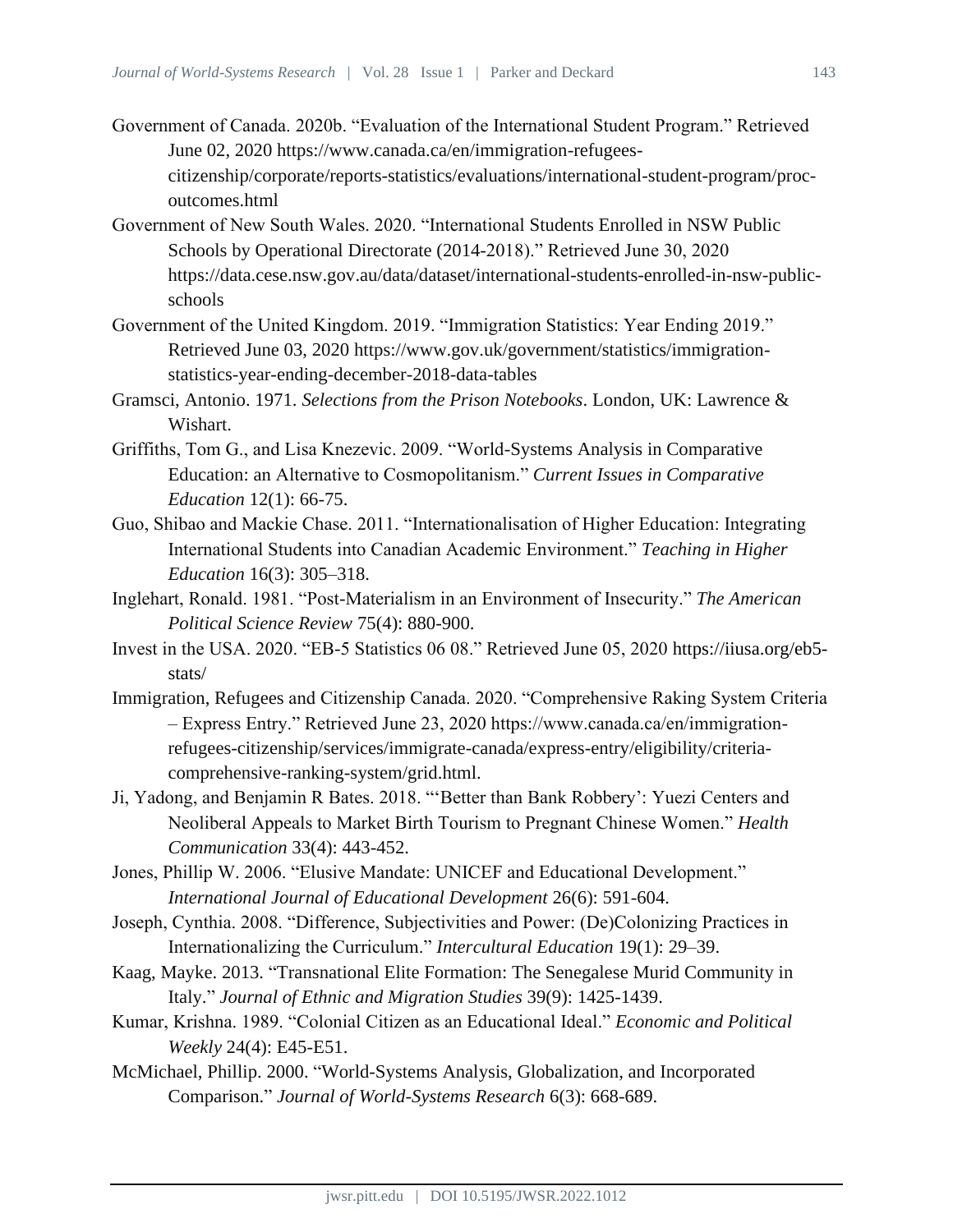- Mikander, Pia. 2016. "Globalization as Continuing Colonialism: Critical Global Citizenship Education in an Unequal World." *Journal of Social Science Education* 15(2): 70-79.
- Milanovic, Branko. 2016. *Global Inequality*. Cambridge, MA: Harvard University Press.
- Miller, Jennifer M. 2000. "Language Use, Identity, and Social Interaction: Migrant Students in Australia." *Research on Language & Social Interaction* 33(1): 69-100.
- NAFSA: Association of International Educators. 2019. "The United States of America Benefits from International Students." Retrieved June 02, 2020 https://www.nafsa.org/sites/default/files/media/document/isev-2019.pdf
- Naidoo, Rajani. 2003. "Repositioning Higher Education as a Global Commodity: Opportunities and Challenges for Future Sociology of Education Work." *British Journal of Sociology of Education* 24(2): 249-259.
- Ontario Ministry of Education. 2015. "Ontario's Strategy for K-12 International Education." Retrieved June 01, 2020 http://www.edu.gov.on.ca/eng/policyfunding/strategyK12.pdf
- Otten, Matthias. 2003. "Intercultural Learning and Diversity in Higher Education." *Journal of Studies in International Education* 7(1): 12-26.
- Pashby, Karen and Vanessa de Oliveira Andreotti. 2016. "Ethical Internationalisation in Higher Education: Interfaces with International Development and Sustainability." *Environmental Education Research* 22(6): 771-787.
- Rizvi, Fazal and Bob Lingard. 2006. "Edward Said and the Cultural Politics of Education." *Discourse: Studies in the Cultural Politics of Education* 27(3): 293–308.
- Sassen, Saskia. "Towards Post-National and Denationalized Citizenship." *Handbook of Citizenship Studies* (2002): 277-292.
- Shachar A. 2018. "Dangerous Liaisons: Money and Citizenship." Pp. 7-15 in *Debating Transformations of National Citizenship*. Edited by Rainer Bauböck. IMISCOE Research Series. New York: Springer, Cham.
- Sklair, Leslie. 2001. *The Transnational Capitalist Class*. Vol. 17. Oxford: Blackwell.
- Somers, Margaret R. 2008. "Imperiled Citizenship and the Market." *The Hedgehog Review* 10(3): 80-93.
- Syed, Iffath U. B. 2013. "Forced Assimilation Is an Unhealthy Policy Intervention: The Case of the Hijab Ban in France and Quebec, Canada." *The International Journal of Human Rights* 17(3): 428–440.
- Teichler, Ulrich. 2004. "The Changing Debate on Internationalisation of Higher Education." *Higher Education* 48(1): 5-26.
- The World Bank. 2020. "World Bank Country and Lending Group 06 08." Retrieved June 04, 2020 https://datahelpdesk.worldbank.org/knowledgebase/articles/906519-world-bankcountry-and-lending-groups
- Thomas, Susan. 2017. "The Precarious Path of Student Migrants: Education, Debt, and Transnational Migration among Indian Youth." *Journal of Ethnic and Migration Studies* 43(11): 1873–1889.